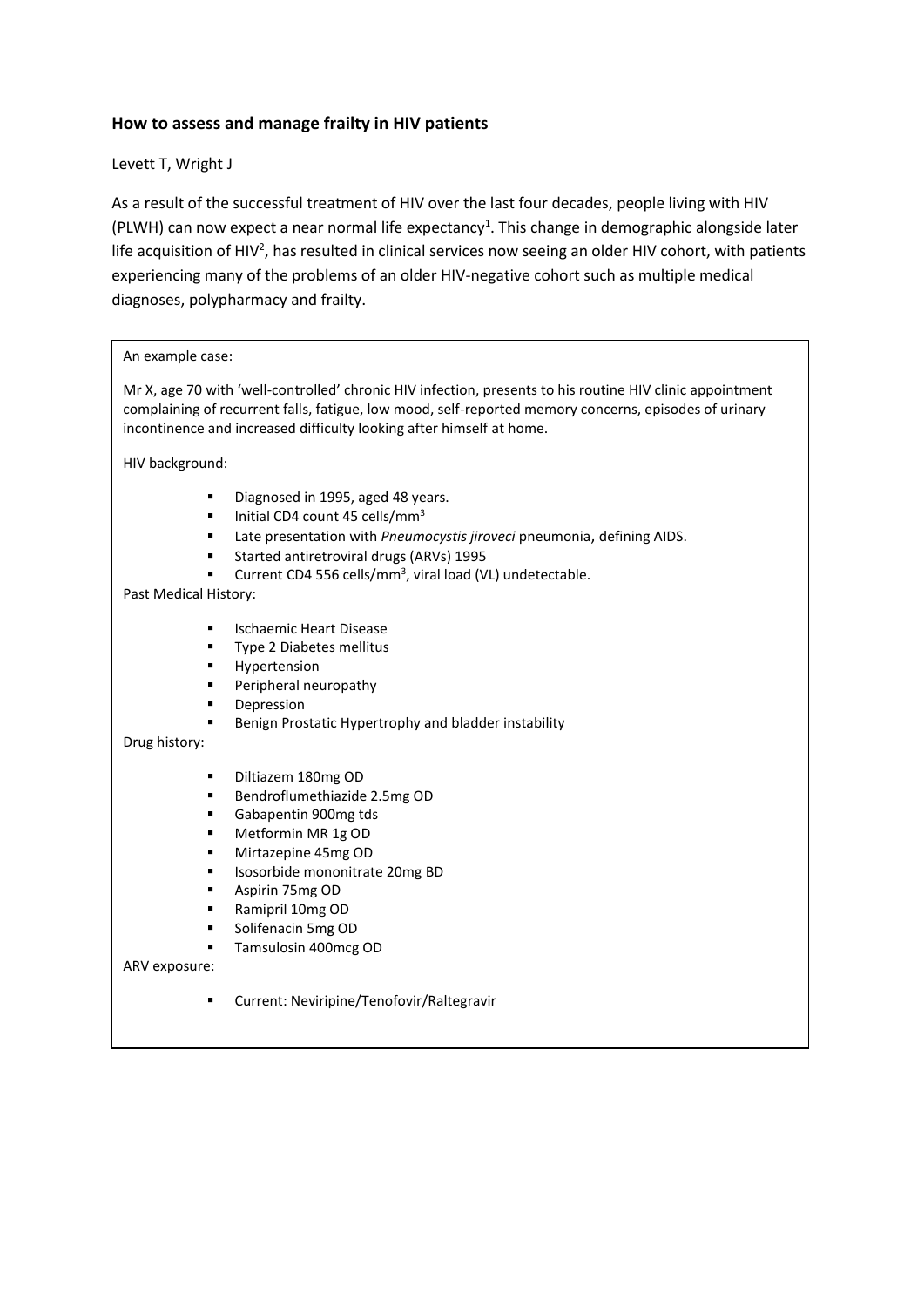Despite good HIV control, this patient has a complex medical background, with polypharmacy, uncontrolled comorbidities and presentations representing frailty syndromes, namely falls, continence issues, and both cognitive and functional decline. In the management of complex older adults, the next step is a comprehensive geriatric assessment (CGA) to investigate potential causes of his symptoms, including the impact of possible psychiatric diagnoses, the aetiology and relevance of drug interactions, and to consider referral to appropriate multidisciplinary team (MDT) members. In this case, the falls were in part due to postural hypotension, prompting discontinuation of bendroflumethiazide, additionally aiding his urinary symptoms. Poorly controlled diabetes was causing polyuria and was optimised by adding gliclazide. A cognitive screen, implied impairment and he was referred for formal memory assessment, as well to physiotherapy for strength and balance training. As a result, his falls frequency reduced, urinary symptoms improved and he remains living at home with a once daily care package, with improvements seen in both mood and cognition.

Frailty is a term frequently used in clinical assessments to describe patients at risk of decline in health or function. Patients with frailty are vulnerable to external stressors as they have limited reserve, such that a relatively common problem i.e. respiratory tract infection could cause a significant event such as a fall, episode of delirium, hospitalisation or even death<sup>3</sup>. The concept of frailty is generally understood but there remains considerable heterogeneity in how clinicians define, investigate and manage those with frailty within their practice. The lack of consensus regarding the definition of frailty hampers both the development of a gold-standard diagnostic tool and an evidence-based approach to the care of patients with frailty.

Two main schools of thought predominate the literature: The frailty phenotype<sup>4</sup> and the frailty index (FI)<sup>5</sup> . Fried *et al.* used data from the Cardiovascular Health Study to develop the frailty phenotype; an assessment based on the presence of five criteria: unintentional weight loss, exhaustion, weakness, low physical activity and slowed walking speed<sup>4</sup>. Patients are considered frail if they possess three of the five criteria, those with one/two classified as 'pre-frail' and those without deficit deemed robust. Baseline frailty status predicted adverse patient outcomes such as falls, hospitalisation and death<sup>4</sup>. This model is the most frequently utilised tool in frailty research<sup>6</sup>, especially in the context of HIV<sup>7</sup>. However, it has been challenged, as being less practical to apply in clinical settings and criticised for its uni-dimensional nature that focuses mainly on muscle strength and function, neglecting psychological and social factors which are known to impact on frailty<sup>3,8</sup>.

Rockwood et al. propose the FI, a multi-dimensional approach where 'deficits' accumulate across functional, cognitive and physical domains with age<sup>5</sup>. A greater number of deficits confers a greater degree of frailty, with a score of 0.25 (e.g. representing 10 of 40 deficits) often taken as the threshold for frailty<sup>5</sup>. The FI may be preferential as its continuous scoring fits with the theory of declining physiological reserve, alongside the association between increasing FI and adverse outcomes<sup>5</sup>. Criticisms focus on the large number of items required to create and therefore operationalise an index in the clinical environment, though the use of electronic systems may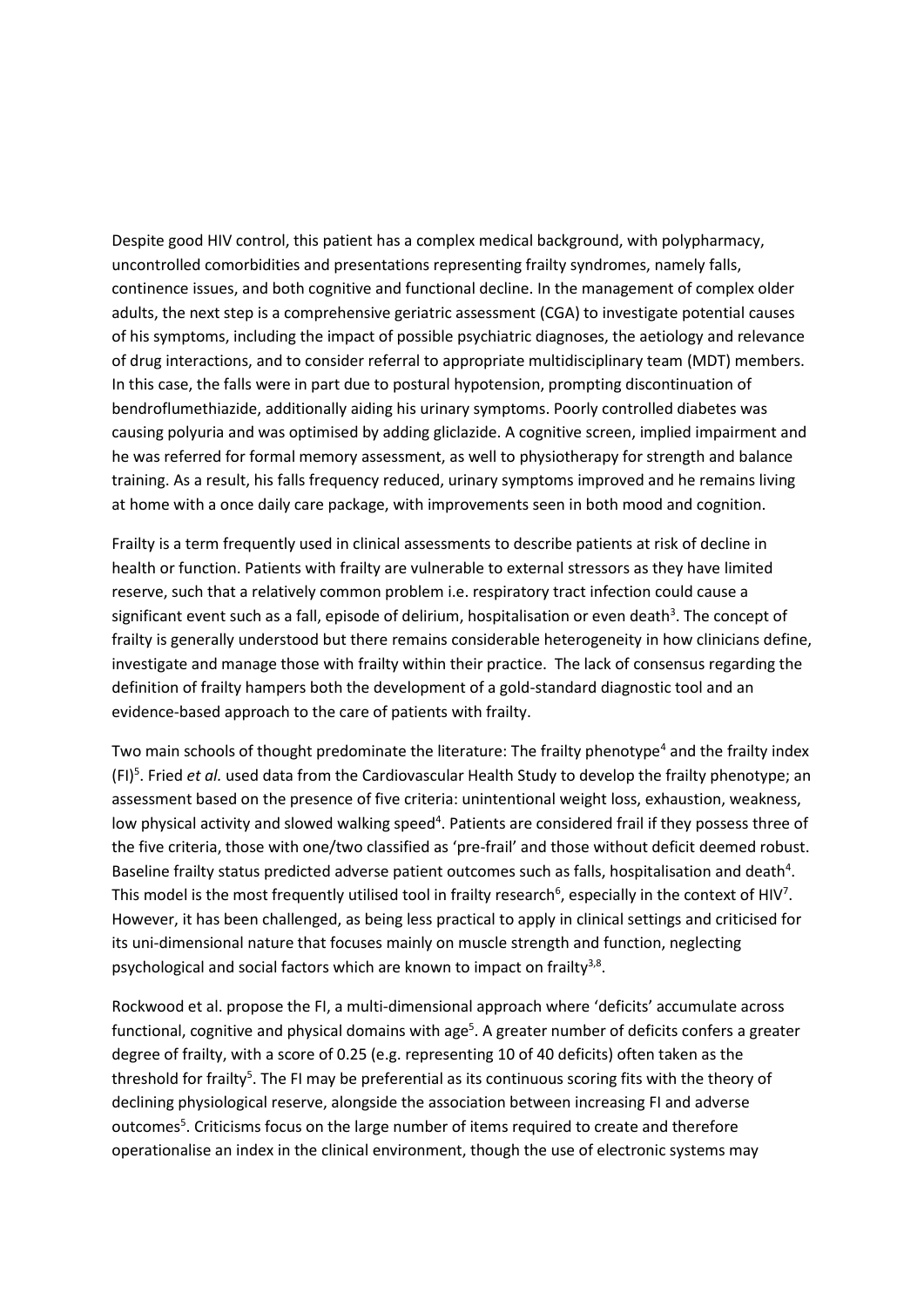overcome this<sup>9</sup>. Clarity on when to intervene and focus health interventions to attempt to improve patients' reserve is lacking.

A plethora of alternative frailty screening tools have appeared in the literature based on differing patient populations, which mainly take the rule-based criterion approach but differing in their chosen frailty predictors. Debate persists as to what should be included in such a screening tool, particularly on the role of psychosocial and cognitive factors. Frailty is being increasingly used to direct care of older patients with many clinical specialties using these tools to assess risk of decline following an adverse event or treatment, such as an operation. It should be recognised that frailty is a dynamic process and although there is no cure for frailty there may be components amenable to treatment or optimisation<sup>3</sup>.

The British Geriatric Society (BGS) 'Fit for Frailty' document reports best practice guidance for  $frailtv^{10}$ . Aimed at outpatient and community settings it recommends any interaction with an older person as part of health or social care is an opportunity to asses for frailty<sup>10</sup>. It recommends that frailty is recognised and treated as a long term condition and where present, a holistic assessment should result in a comprehensive care and support plan to avoid episodic acute deteriorations which often result in hospital admissions<sup>10</sup>.

In Brighton, 30% of HIV service users are aged over 50. This, combined with an increasing clinical complexity prompted the establishment of a specialised clinic for the management of older PLWH exhibiting frailty syndromes. The clinical team comprises an HIV physician, geriatrician, HIV specialist nurse and an HIV pharmacist. In keeping with BGS guidelines patients are screened for frailty syndromes and then referred internally from the patient's HIV clinician to the dedicated 'Silver' clinic for comprehensive assessment and patient-centred management.

Indications for referral/screen for frailty syndromes:

- Patients over 50 years
- Multiple comorbidities
- Polypharmacy
- Functional or mobility decline

Clinical assessment and priorities:

- Management of polypharmacy, considering drug interactions and adverse effects, facilitated through pre-clinic MDT discussion, including an HIV pharmacist.
- Optimising the management of comorbidities.
- Identifying social and psychological problems.
- Formulating health interventions including exercise programmes and peer support groups.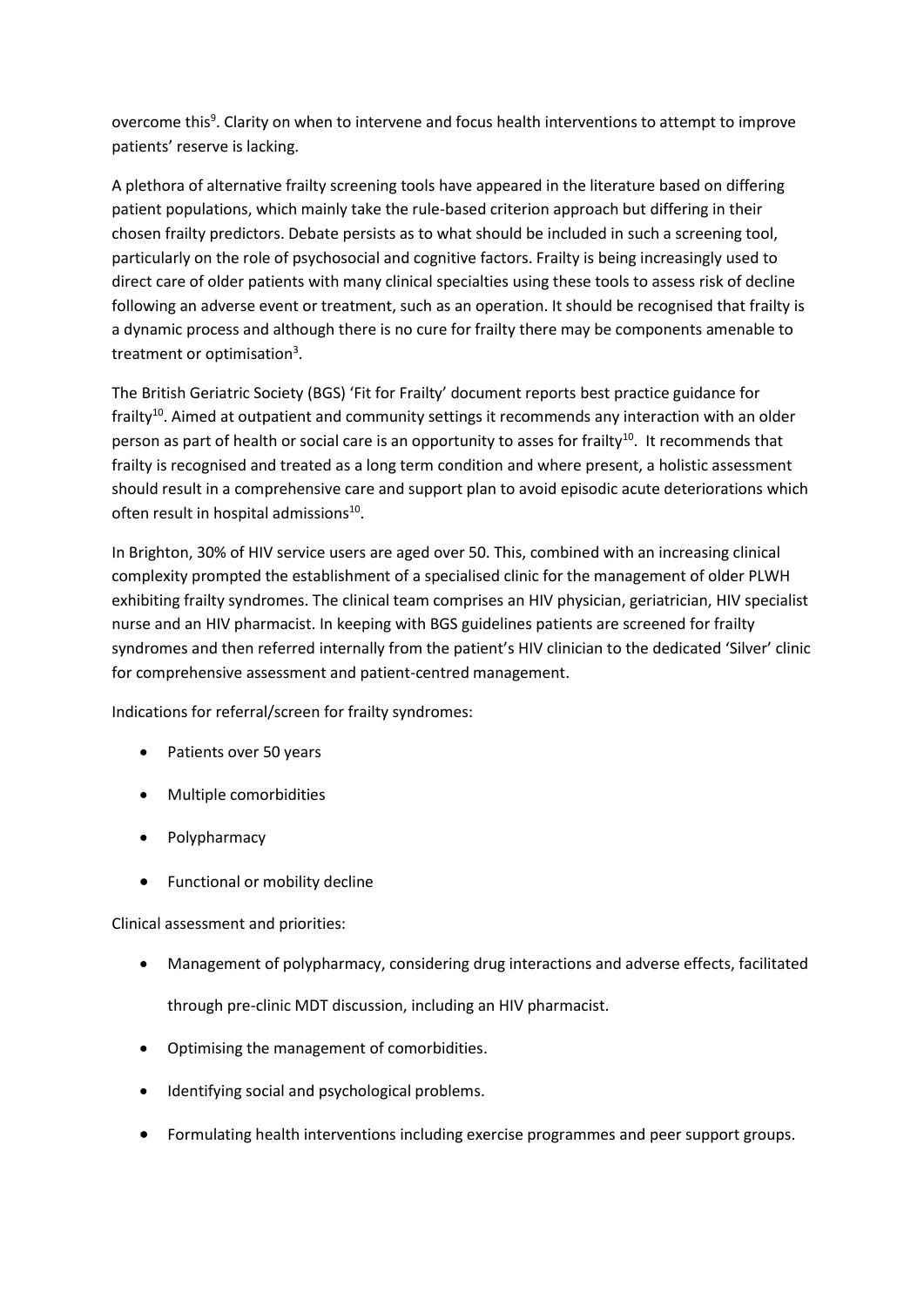Individualised care as appropriate to patients needs and wishes with access to respite and

### HIV palliative care services

All treatment plans are copied to the referring HIV consultant and, with consent, to the patient's GP with referral to MDT services made through the standard referral pathways for non-HIV older patients in Brighton.

A Brighton based team conducted an online survey of UK HIV services to investigate the current provision of and perceived need for dedicated ageing services for PLWH<sup>11</sup>. Of 102 services surveyed, 5 had an HIV-physician with an interest in ageing and only 2 reported a specific clinic aimed at older patients. 23% reported a perceived need for ageing services, however inadequate patient population and satisfaction with existing external services were stated as the main reasons against dedicated clinics. Two thirds are deferring complex issues to GPs, meaning a third are using secondary care services directly to meet this need. 70% of respondents felt that enhanced BHIVA guidance around investigating and monitoring older adults was necessary<sup>11</sup>. This is a new and expanding area but there is currently little evidence as to which model improves outcomes.

We have also undertaken a year long prospective observational study recruiting PLWH aged ≥50 from five clinics across Sussex<sup>12</sup>. Frailty was defined by a modified Fried frailty phenotype and potential predictors of frailty were evaluated from collected demographic, clinical, psychosocial and functional parameters. 253 participants were recruited (90.9% male), with median age of 59.6 years. 48/253 met frailty criteria, giving a prevalence of 19% (95% CI 14.6-24.3) A further 111/253 (43.9%) were pre-frail 94/253 (37.1%) robust. The interesting finding from this cohort was that symptoms of low mood, number of co-morbidities and increasing number of non-HIV medications were better predictors of frailty than age or HIV-specific factors such as duration of HIV or immune parameters<sup>12</sup>.

Our data confirms that frailty is an important consideration in older PLWH and our survey highlights a perceived need to increase specialist services in some areas to meet these demands. The Brighton demographic has a higher older proportion, predominantly MSM, with reasonably low ethnic mix and female representation, therefore our model needs to be investigated in other centres, but our principles remain in keeping with The BGS 'Fit for Frailty' document<sup>10</sup>.

### Conclusion:

In managing older PLWH it is increasingly frailty syndromes that are the priorities of care. A service that screens for frailty identifiers will help distinguish which patients require further multidisciplinary assessment, and enable the development of comprehensive care plans.